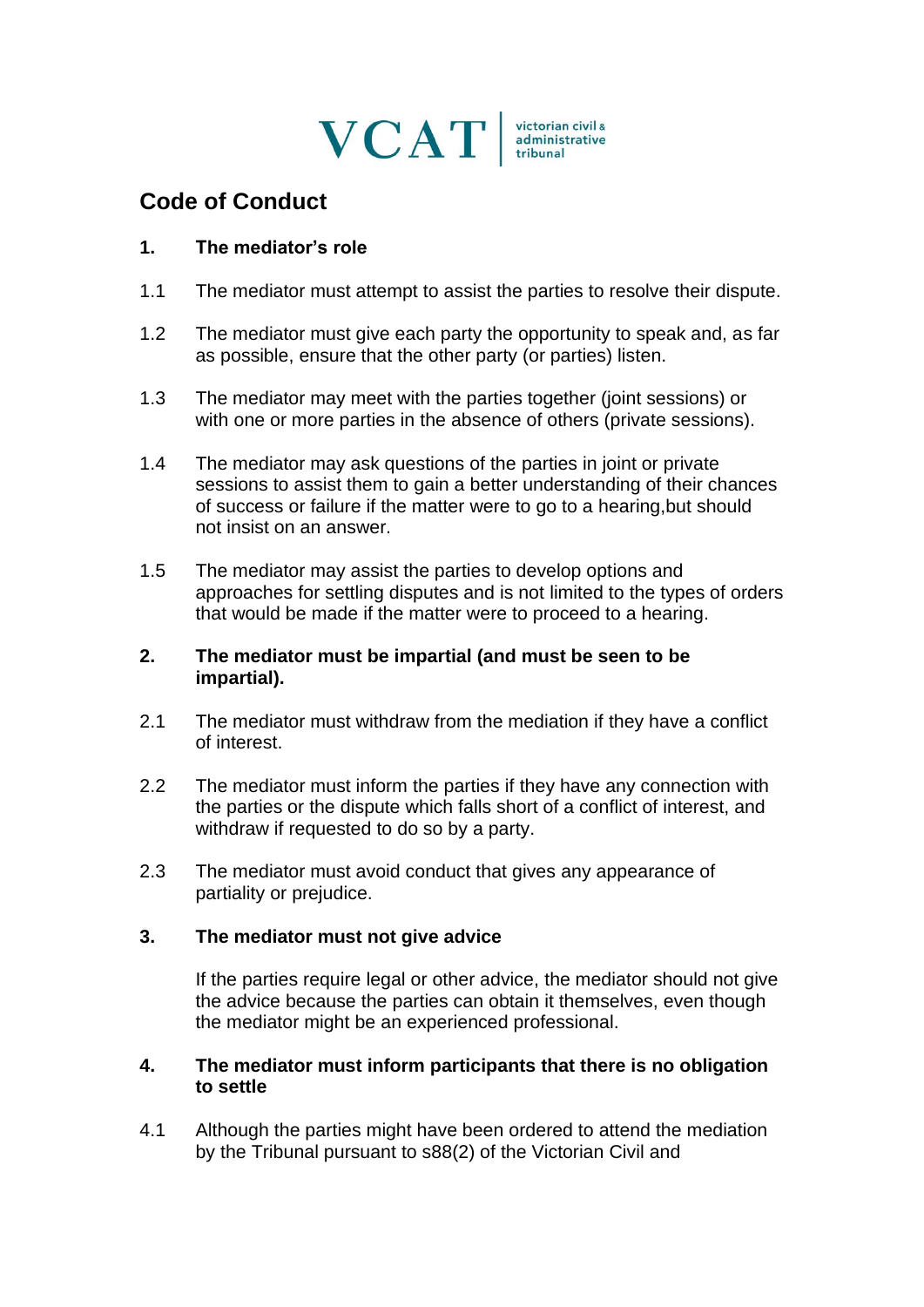Administrative Tribunal Act 1998 (VCAT Act), any party or the mediator may terminate it at any time.

4.2 If the dispute fails to settle at mediation, the parties might be required to attend a hearing or a directions hearing shortly thereafter.

## **5. The mediation must be fair**

- 5.1 The mediator must do everything in his or her power to ensure the mediation is conducted fairly.
- 5.2 If the mediator believes that a party is abusing the mediation process, or that there is a substantial power imbalance which will prevent a mutually acceptable resolution, the mediator may inform the parties of this.
- 5.3 Advocates, professional advisers and/or "support people" may attend unless the mediator believes their presence would make the mediation unfair. An unrepresented party will generally be considered to be acting reasonably in refusing to continue with a mediation where another party is represented, just as a represented party will generally be considered to be acting reasonably in refusing to continue with a mediation if another party is insisting that all parties should be unrepresented. However, a party who does not give the mediator the opportunity to resolve the issue of representation is acting unfairly. It is noted that under s62 of the VCAT Act, parties to a "proceeding" (which term includes a mediation) generally do not have an automatic right to representation.
- 5.4 The mediator must ensure parties have reasonable opportunities to consult their professional advisers if they wish to do so.
- 5.5 The mediator must avoid any conduct which could place a party under duress to reach a settlement.

## **6. Confidentiality**

- 6.1 Section 92 of the VCAT Act provides: "Evidence of anything said or done in the course of mediation is not admissible in any hearing or before the Tribunal in the proceeding, unless all parties agree to the giving of the evidence." (Section 92 does not apply in the equal opportunity jurisdiction; see Clause 26 of Schedule 1 to the VCAT Act).
- 6.2 The mediator must not reveal anything discussed in a private session to another party unless they have the express permission of the party who was present in the private session.
- 6.3 In accordance with s34(2) of the VCAT Act, a mediator must not directly disclose information about the affairs of a person acquired in